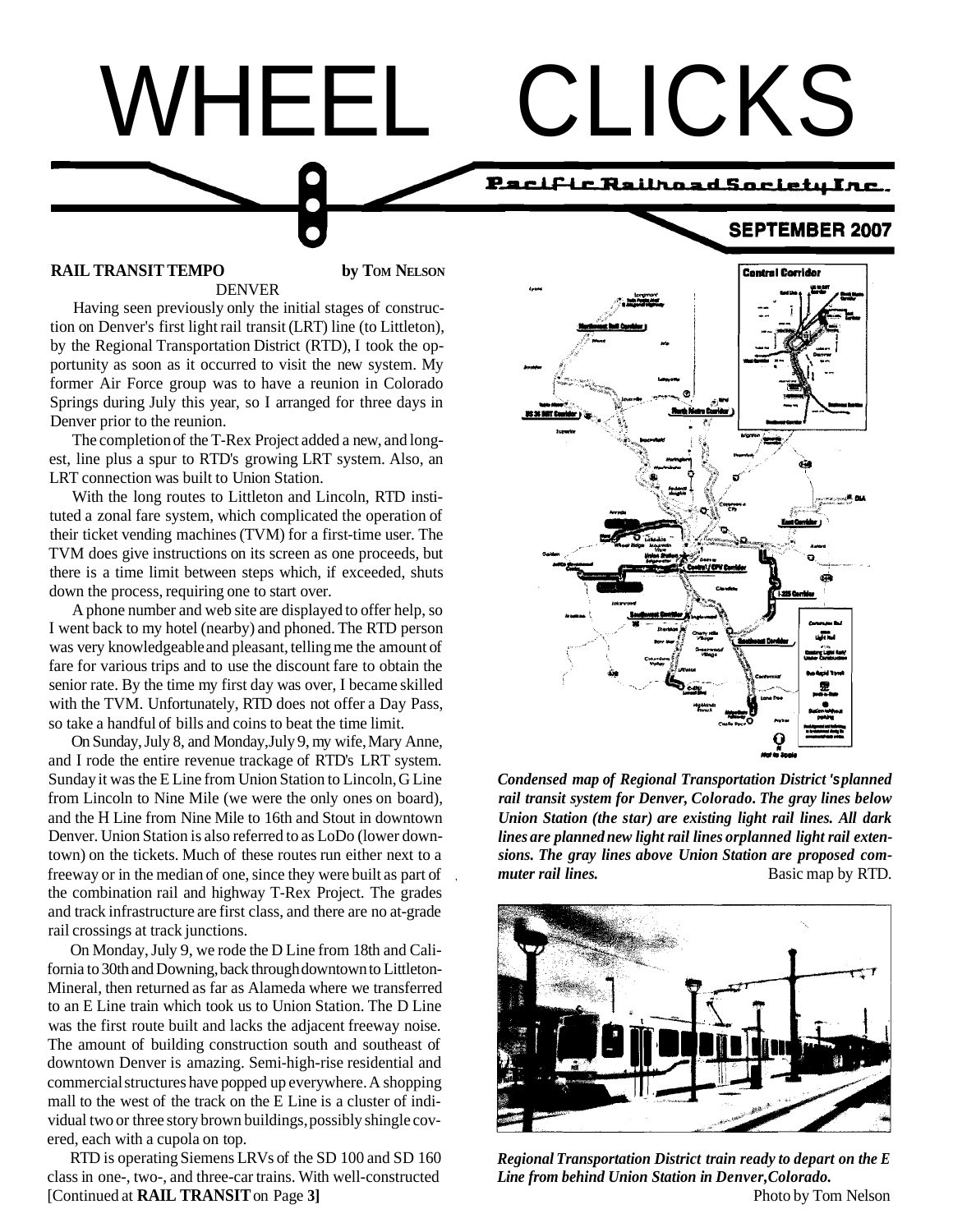

## **WHEEL CLICKS SEPTEMBER 2007 VOLUME 71, NO. 6**

Opinions expressed in unsigned articles are those of the editorial board, and do not necessarily reflect the opinions of the Society, its officers or directors. Opinions in signed articles are those of the author only. All rights reserved. ISSN: 0043-4744.02007 BY PACIFIC RAILROAD SOCIETY, INC.

Published monthly by Pacific Railroad Society, Inc., P. 0. Box 80726, San Marino, California 91 118-8726. The Society is a California chartered, nonprofit organization of those who share an interest in railroad operations, travel and history. Telephone (562) 692-4858.

#### **Membership Dues:** \$35.00 **per year**

**PACIFIC RAILROAD MUSEUM** is operated by Pacific Railroad Society at 210 W. Bonita Ave., San Dimas, CA 91773. Telephone (909) 394-0616. Museum e-mail: PRSTrainman@aol.com Open Saturdays. 10 a.m.-4 p.m.; Wednesdays 1-5 p.m.

**MUSEUM COMMITTEE CHAIR** ................................. **LINDSAY SMITH** 

**EXCURSION DIRS.** .......... **BARBARA SIBERT, VINCE CAMMARANO**  For excursion informaton, phone (626) 570-8651 or (818) 445-8723.

**WEBMASTER** .............................................................. **RUSSELL HOMAN**  INTERNET Home Page: http://www. pacificrailroadsociety.org

BOARD OF DIRECTORS OF PACIFIC RAILROAD SOCIETY, INC.

| BOARD OF DIRECTORS OF PACIFIC RAILROAD SOCIETY. INC. |  |
|------------------------------------------------------|--|
|                                                      |  |
|                                                      |  |
|                                                      |  |
|                                                      |  |
|                                                      |  |
|                                                      |  |
|                                                      |  |
|                                                      |  |
|                                                      |  |
|                                                      |  |

# **PRS NEWS** — ARRIVALS AND DEPARTURES<br>Sep. 2 Exc. #533 San Diegan with National F

- Exc. #533 *San Diegan* with *National Forum* and Sun. *Overland Trail.* Leave L.A. Train #564 at 7:20 a.m., . or Train #580 at 3:00 p.m., and return Train #571 at
- 1:15 p.m. or Train #591 at 9:05 p.m. Sep. 7 Board Meeting, 7:30 p.m., Valencia Room at
- Fri. Joslyn Center, 210 N. Chapel Ave., Alhambra.
- Sep. 1, 8, Pacific Railroad Museum work party, 10 a.m. to 4
- 15, 22, 29 p.m., Bonita & Monte Vista Sts., San Dimas. Sats. Committee meeting: 22.
- Sep. 1, 8, Rolling Stock repair day, 8:30 a.m. to ?, Saunders
- 15, 22, 29 Yard, Noakes & Herbert Sts., Commerce. Regular

Sats. day: 1, 15; Extra day: 8, 22, 29. Com. Mtg.: 15.

- Sep. 14 Membership Meeting, 7:30 p.m., Alhambra Room Fri. at Joslyn Center, 210 N. Chapel Ave., Alhambra.
- Sep. 21 Slide Night at Saunders Yard, 7:30 p.m., Noakes & Fri. Herbert Sts., Commerce. Everyone welcome.
- Oct. 5 Board Meeting, 7:00 p.m., Valencia Room at
- Fri. Joslyn Center, 210 N. Chapel Ave., Alhambra.
- Oct. 5 Exc. #529 "Ticket to Tecate" via Amtrak *Pacific*<br> **Fri.** Surflliner from Los Angeles to San Diego. Return
	- *Surflliner* from Los Angeles to San Diego. Return Sat., Oct. 6, or Sun., Oct. 7.
- Oct. 6, 13, Pacific Railroad Museum work party, 10 a.m. to 4
- 20, 27 p.m., Bonita & Monte Vista Sts., San Dimas.
- Sats. Committee meeting: 27.
- Oct. 6, 13, Rolling Stock repair day, 8:30 a.m. to ?, Saunders
- 20, 27 Yard, Noakes & Herbert Sts., Commerce. Regular
- Sats. day: 6, 20; Extra day: 13, 27. Com. Mtg.: 20.
- Oct. 12 Membership Meeting, 7:30 p.m., Alhambra Room
- Fri. at Joslyn Center, 210 N. Chapel Ave., Alhambra.

#### **MEETING PROGRAMS** by Ross DAVIES

- September 14: **Southern Pacific! Jerry Duncan** will share slides with us from the collection of **noted photographer and collector, the late Roger Bogenburger.** Many of you are familiar with Roger's work. **This will be a good one! Be there, and bring slide briefs!**
- October 12: **"Coast to Coast on the National Forum, Part II"** This will be the east to west, return portion of the **June and July, 2006, PRS Excursion #525.** We'll ride along with **Tom Geer** and his **Digital Image wizardry. Be there, and bring slide briefs!**

## **MEMBERSHIP REPORT by VIRGINIA GRUPP**

Late renewal members were assigned Seniority Numbers 490-503. At the Board Meeting on August 3, William Ward with seniority number 504 was voted into PRS.

#### **PACIFIC RAILROAD MUSEUM** by LINDSAY SMITH

The Pacific Railroad Society has installed a new roof on the Museum. That is an oxymoron statement, because we replaced the old roof with as many of the old tiles as the contractor could save. The old roof was loose and, as a result, unsafe. Some termite-damaged structure was replaced over the Historic Society's Museum doorway. We replaced a roof puddle installed in the city modification to the building when they installed the Senior Center. The "new" roof will outlast even our youngest members. It is on heavy felt and each tile is tied with stainless steel wire. Our contractor, IIShea Roofing, was professional and thorough in every aspect of the project. Our member, Larry Aandahl, who had installed the HVAC equipment two years ago, was completely satisfied with the workmanship and condition of the reinstalled air-conditioning machines. The cost was taken from the David Cameron fund.

In our long range plan, we have to replace the old, termite damaged window casings on the north (Parking Lot) side before we can repaint the exterior. The environmental-friendly paints only last a few years on our end of the building but the west end paint suffers from a poor application to the city-built ramps. The new stucco was not "pickled" and some lime is bleeding through the paint. There is a rarely used door on the west end (Historical Society) that is deteriorating.

Although there was a plan to move the Historical Museum to the Walker House, I am not confident it will occur. The cost of maintaining "historical" buildings is far from trivial. Our Society has spent significant funds annually to maintain the depot and the \$1.00 per year rental fee is truly insignificant. The His-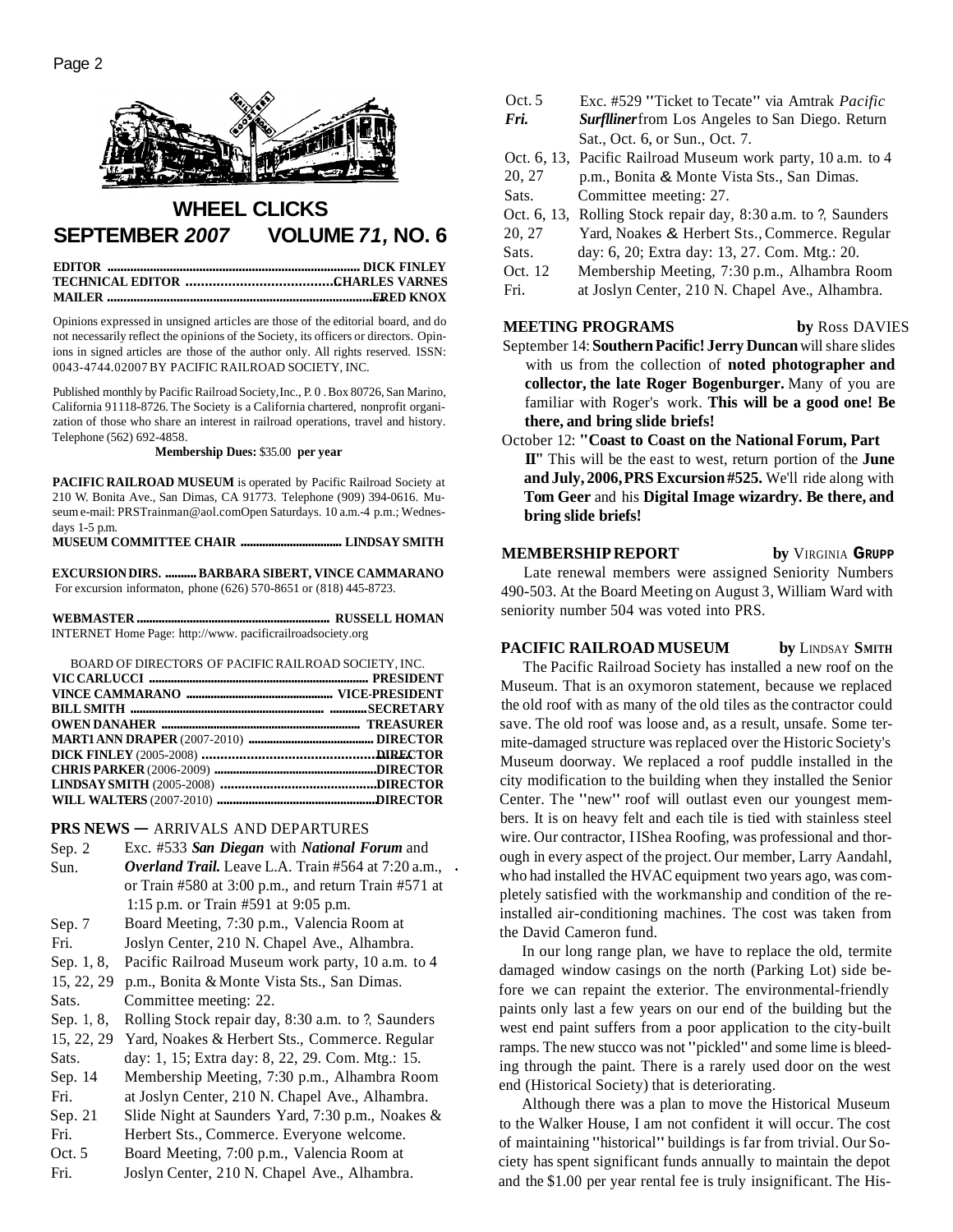#### WHEEL CLICKS **Page 3 Page 3**

torical Society has not shared costs of ownership with us. The cost of maintenance on the Walker House has not been estimated by the City but no funds can be identified in the budgets and long term plans. As a result, the Historical Society may have a future problem if they leave the Depot.

Our collection continues to grow. We have had several requests for information and images from our collection. We continue to have visitors and guests who are impressed with our maintenance of railway history and our ability to recall the significant events in the industrial revolution and growth of the United States **of** America.

#### (RAIL TRANSIT from Page 1)

track, the LRVs run smoothly. One problem we noticed while riding to Lincoln on the E Line was station announcements inside the LRV often were not synchronized with the geographical location of the LRV. Many times our car had stopped at the station before the station name was announced. At times, the doors were closed before the station at which we had stopped was announced. Boarding of wheelchair patrons was via fold-down bridge equipment stored near the front doors of each train. It was operated by the motorman who stopped the LRV next to a short section of car-floor-level platform.

I was unable to find a printed fare schedule, but zones one and two are considered local fares. Regular round trip fare to and from zone 3 is \$5.50, and discount fare for this zone is \$2.70 round trip. Round trip discount fare for zone 4 is \$3.70. Shaded circles on RTD's LRT map show which stations are in each zone.

Hearings were held in late May and early June 2007 concerning a decrease in service on the G Line between Nine Mile and Lincoln. Because of low ridership, the plan was to eliminate G Line trips on weekends and holidays beginning in August. Travel between the present G Line terminals at Nine Mile and Lincoln can be handled by regular H Line and E Line trains with a transfer near the H/E junction. Weekday evening service on the *G*  Line would be discontinued, also, and midday service would run every 60 minutes instead of 30 minutes.

At present RTD's future attention is directed toward its \$4.7 billion, 12-year FasTracks Program to build 119 miles of new LRT and commuter rail and 18 miles of bus rapid transit (BRT). Included are three new LRT routes, three short LRT extensions, three commuter rail lines from Union Station to the northwest, north, and northeast, and a two phase US highway 36 BRT corridor to Boulder. Completed and adopted is the master plan of construction improvements to Union Station needed to accommodate the first three rail projects, the LRT portion to be finished by mid-2012 and the commuter portion by mid-2014. The final environmental impact statement (EIS) for the Union Station work is expected to be available this year.

The first LRT line to be completed in the FasTracks Program will be the 12.1-mile West Corridor project from Union Station on existing track to Auraria Station. Then it branches to head westward to Oak, south to Federal Center, and finally west to Jefferson County Government Center/Golden. To learn the present status of this project, I visited RTD headquarters (HQ) in downtown Denver on July 9, only to learn that design work is performed in a building at some distance from HQ. The telephone switchboard operator connected an HQ phone with Brenda

Tierney in the other building. She told me the West Corridor design is expected to reach the 90 percent stage in Nov. this year. Construction may start by the end of 2007, although the schedule has it marked for mid-2008. Opening of the line is on the calendar to occur by the end of 2012.

The next two rail lines on the schedule for completion are both commuter rail from Union Station, with the target date to open at the end of 2014. The line that will serve Denver International Airport will run easterly via Stapleton to Airport Blvd./ 40th Ave., continuing northeasterly to the airport. This 23.6 mile East Corridor route is planned to have four intermediate stations, all with park-n-ride facilities. The planning phase is nearing completion with the expectation of the Draft EIS being issued this year. Construction is to begin by 2010.

The other route scheduled to open at the end of 2014 is in the Northwest Rail Corridor. From Union Station it will proceed northwesterly through Broomfield to 30th/Pearl in Boulder, where it will turn to head northeasterly to its terminal at Twin Peaks Mall in Longmont. This is the longest of the proposed routes at 38.1 miles. The seven stations, after departing Union Station, are all to have park-n-ride facilities. Work on the EIS is scheduled to begin this year, and construction is expected to start in 2010. Other FasTracks rail projects are scheduled to be completed in 2015, except two extensions not until the end of 2016.

[Info. directly from Denver RTD]

#### NEW ORLEANS

Streetcar service on Canal Street in New **Orleans** received some improvement effective July 8, 2007. Three more Perley Thomas cars were assigned to Canal Street, and the operational speed was increased to 10 miles per hour from eight. With seven cars running at the slightly higher speed, passengers had their waiting time for a streetcar reduced from 23 or 27 minutes to only 15 on Canal. The approximately 30 minute wait on the North Carrollton Ave. spur, however, remains the same.

Although reduced for three to two buses on Canal St., they must continue in use them because the Perley Thomas cars are not equipped to carry the handicapped. The buses assigned to Canal St. have wheelchair lifts as did the new replica streetcars that were assembled in the Carrollton Shops prior to Hurricane Katrina striking on Aug. 29, 2005. The replicas were made unusable due to the severe flood damage they suffered.

Rider requests and an increase in residents returning to New Orleans, also persuaded the Regional Transit Authority to improve the bus service. Some bus routes were reactivated or expanded, particularly in eastern New Orleans, the Upper 9th Ward, and elsewhere.

[Info. from *The Times-Picayune* via Charles Varnes and Ken Ruben]

#### SACRAMENTO

Since Sacramento's 1995 study of starting a streetcar line in downtown, the idea lost any urgency until recently when West Sacramento became interested in the possibility. The mayors of both cities appear to be supportive. The two cities joined a year ago in hiring a consultant to do a new study of a project which would cost a maximum of \$50 million.

The report was released in May this year, recommending a 2.2-mile route between West Sacramento Civic Center and down-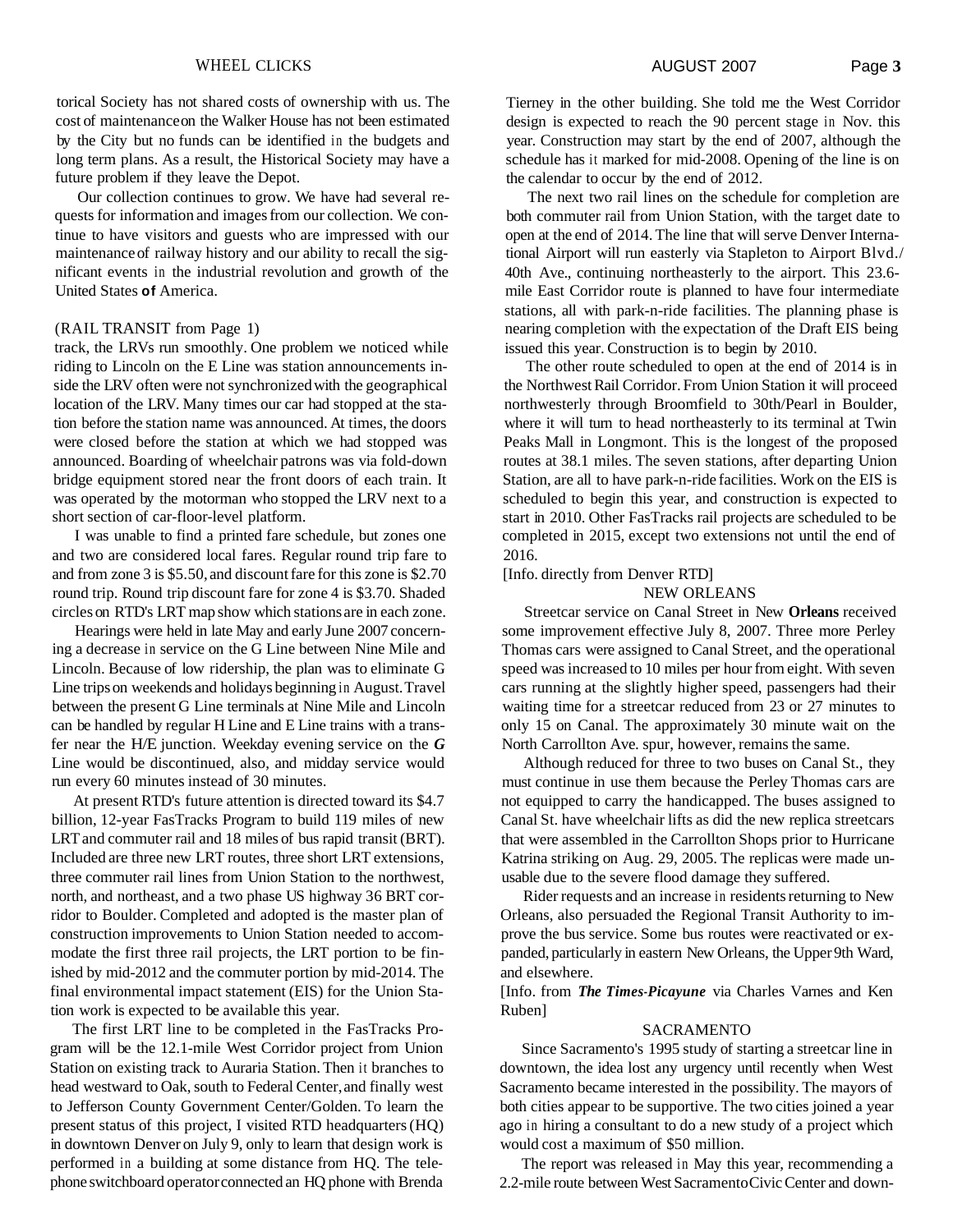town Sacramento via the Tower Bridge over the Sacramento River. Part of the route may share Regional Transit's (RT) tracks on 7th, 8th, and K Streets. Azadeh Doherty, principal planner for the Sacramento Dept. of Transportation, believes the unanimity of feelings about building a streetcar line is favorable at the present time.

Annual operation and maintenance costs are estimated to be up to \$3.5 million. There has been a suggestion that funding could be mostly from private sources. An assessment district may contribute toward payment of costs, but federal funds would not be sought.

The Sacramento RT District is also planning on an LRT line to reach Elk Grove. Actually it would be a 4.2-mile extension of the South Line, known as phase 2, from Meadowview Station along the Union Pacific right-of-way to Morrison Creek. Here it would turn east to follow Consumnes River Blvd. to Bruceville Rd. and just around the comer to a new terminal adjacent to the east side of the Consumnes River College campus. There are to be three intermediate stations.

The extension is expected to open in 2011. The project is estimated to cost \$226 million; half would come from a federal grant, if approved. With the present stalemate (Aug. 4, '07) in the Calif. State Budget, there may be a delay in this project. Another delay may be caused by the need to move a gas pipeline in the Union Pacific right-of-way to under a nearby street. Residents are upset about the pipeline location, because they feel it will disrupt the neighborhood.

[Info. from *The Sacramento Bee* via Bob Blymyer]

## ROCKY MOUNTAIN TRAVELER **by BARBARA SIBERT**

Pacific Railroad Society Excursion #528 with Mountain Outin' Tours left Los Angeles Union Station on Monday, June 11, aboard a Metrolink train for San Bemardino. There we reboarded a charter motor coach for Henderson, Nevada, where we spent the night. The next day we traveled along the northwest shore of Lake Mead and visited Kolob Canyon in the northwest comer of Zion National Park. We continued on to Bryce Canyon Lodge for Tuesday night, overlooking the spectacular red formations of the canyon.

Wednesday we continued east on Scenic Byway Utah Route 12, a beautiful trip, which took us through Grand Staircase National Monument and Capitol Reef National Park. Thursday we . boarded Amtrak's California Zephyr at Green River for the trip along the Colorado River Canyon to the Summit of the Rocky Mountains at Winter Park.

Friday we returned to our motor coach, traveling along Trail Ridge Road through Rocky Mountain National Park and along the abrupt east face of the Rockies to Estes Park. We continued on to Golden for the night. Saturday we visited the Colorado Railroad Museum, where this weekend was "steam up" for a ride behind locomotive #40. They also had the Galloping Goose #2 available for rides. In the afternoon we rode the Georgetown Loop Railroad.

Sunday we followed Scenic Byway Route 133 over McClure Pass in the Elk Mountains, and visited the Black Canyon of the Gunnison National Park. They have a small railroad museum at Cimmaron, and have placed a locomotive, box car and caboose on a portion of track over the River where it exited the Black

Canyon. Very effective. On Monday we drove over the "Silver Thread Highway" which winds through the San Juan Mountains and across the Continental Divide.

Tuesday we rode the Cumbres and Toltec from Chama to Antonito. At Chama we had a chance to visit with PRS member Larry Jennings, who is spending his vacation working on projects that are being done by the "Friends of the Cumbres and Toltec." They sponsor work groups during the summer. Larry said they have as many as 120 people working on the equipment anywhere from a week to all summer.

On Wednesday we boarded the San Juan and RioGrande Railroad at Alamosa to ride to La Veta Pass which has passenger service excursion trains once again. We continued on to Raton for the night including a performance at their beautifully restored Shuler Theatre. Thursday we had time to explore the town and visit their Historical Society Museum before our departure on the westbound *Southwest Chief* for home.

This was a great trip with spectacular scenery on many of Colorado's mountain highways, and some excellent train rides. Colorado's mining created the narrow gauge railroads, many of which have been preserved. PRS had a large contingent of members on this trip – over half of the group.

#### LOS ANGELES COUNTY RIDERS

During the month of June 2007, the average number of weekday riders traveling on trains going to, from, or within Los Angeles County, other than on Amtrak, was 3 11,839. This was an increase of almost 4 percent over the previous month.

CALTRAIN NEWS **by** MIKE GONDRON

In July, Caltrain announced that it had record ridership and revenue for the fiscal year ending June 30. During that period, Caltrain carried nearly 11 million passengers, up over 8 percent from the previous year, and up 35.7 percent since the introduction of Baby Bullet service in June 2004.

What's most impressive is that this was accomplished despite two fare increases since 2005. More often than not, such action causes a drop on ridership, but not so this time. As of June 30, Caltrain's average weekday ridership was at nearly 35,000. Coupled with the record ridership was record revenue. During the last fiscal year, Caltrain took in nearly \$35 million in ticket and pass sales, a nearly 15 percent increase over the previous year and nearly double the \$19.3 million taken in 2004.

These figures are, of course, impressive, but if Caltrain could offer comfortable cars to ride in, and enough of them, plus a downtown San Francisco terminal, I believe these figures would at least double.

On July 10, Major League Baseball's annual All-Star Game was played at AT&T Park in San Francisco. To help transport the thousands of fans attending the game, as well as a celebrity game on July 8, Caltrain ran two special post-event trains. The first'train ran express to San Carlos, then made all local stops. The second train ran as a local for the entire trip. Both trains ran only as far as San Jose Diridon Station. Additional cars were added to selected pre-game trains, but no other specials were run.

In July, Caltrain , along with Samtrans and Caltrans, began offering commuter travel time information on the changeable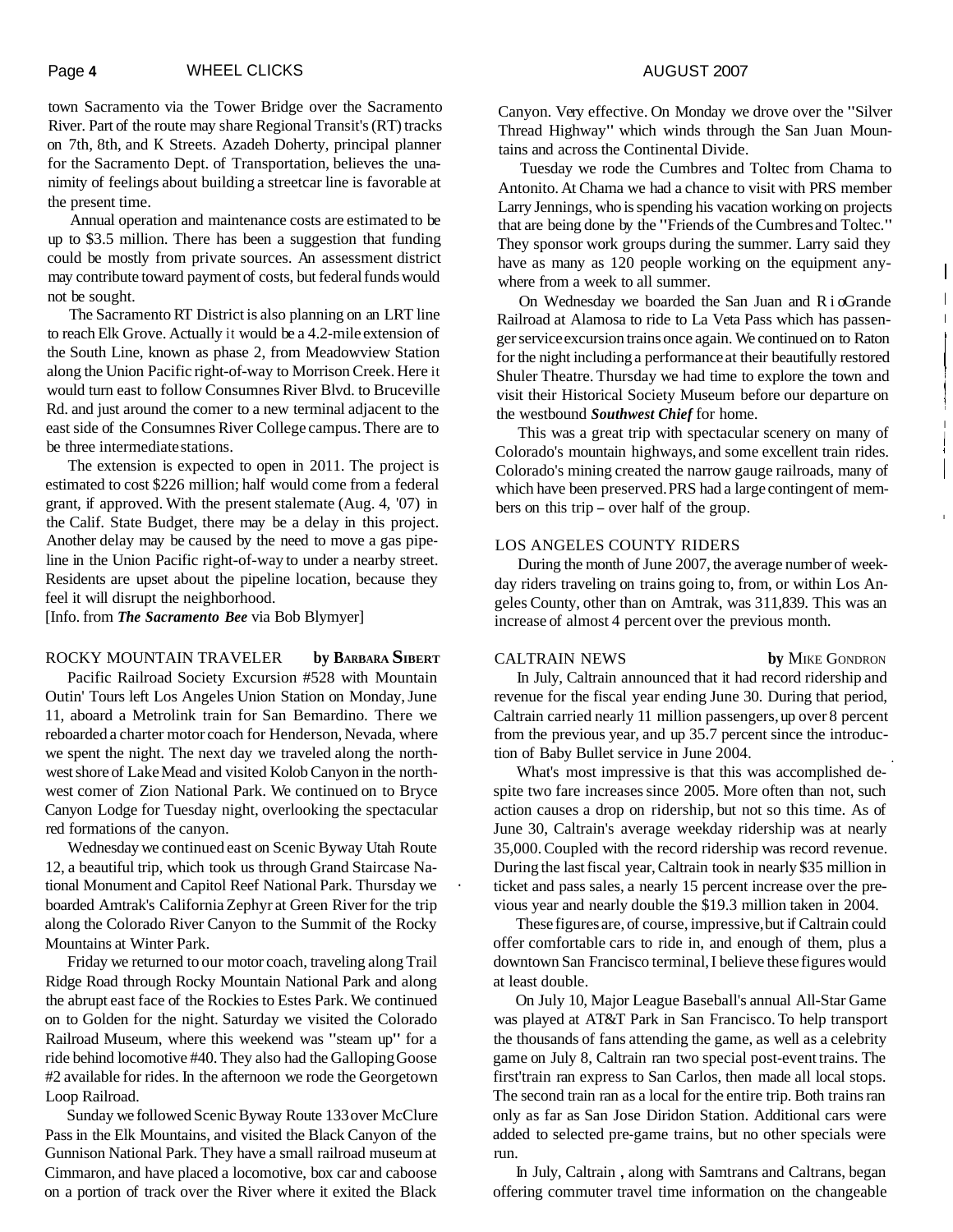message signs on US 101 between San Francisco and San Jose.

The signs, which currently display driving times for various destinations along US 101, will now also display Caltrain travel times and departure times for trains at the Millbrae and Redwood City stations. Smaller signs will show parking availability at those stations, which usually is plentiful. The signs for Caltrain travel will be activated only for the morning and evening commutes.

In July, work began in Burlingame to install 3875 feet of high-security fencing between Oak Grove Ave. and the south end of the Broadway station. The \$1.1 million project is part of a \$7 million program to install fencing at various locations over the next three years. Also, 150 feet of fencing will be installed south of the San Bruno Station.

Crews have already installed 400 feet of fencing near the Hayward Park station in San Mateo, more than 500 feet of fencing north of the Redwood City station, 91 feet of fencing in Belmont, and 700 feet of fencing over the former Stockton Avenue crossing on both sides of the tracks, at the College Park station in San Jose.

Last year, Caltrain sought recommendations from train engineers, transit police, and cities along the route, to identify high risk areas.

#### **S. CALIF. COMMUTER RAIL by DICK FINLEY** RIDERSHIP

Metrolink weekday, systemwide, average trips during June were 42,889. This was a decrease from the previous month of slightly over I percent. The largest decrease was 7 percent on the Riv/Full/LA Line

Metrolink weekday, systemwide, schedule adherence (Trains arriving within 5 minutes of scheduled time) during June was 97 percent. This was an increase from the previous month of 1 percent.

#### VENTURA COUNTY - SANTA PAULA BRANCH

The Southern California Regional Rail Authority (SCRRA) Board on July 27,2007, approved a cooperative agreement with the Ventura County Transportation Commission (VCTC) for a 3.3-mile track upgrade on their Santa Paula Branch between the city of Ventura and the community of Saticoy in Ventura County. VCTC became the recipient of \$6.75 million in State Public Tran- , sit Account funds for the project.

Under the agreement VCTC proposes to reimburse SCRRA for all expenditures associated with the project including design, construction, construction and project management, material procurement, and SCRRA administrative time. VCTC will be responsible for any necessary temporary construction easements, environmental approvals, utility relocations, and community liaison during the construction period.

The Fillmore and Western Railroad (FWRY) maintains and dispatches the Santa Paula Branch Line under contract with VCTC. Currently, only Union Pacific local freight service and occasional recreational/passenger service operate over the line. The FWRY will continue to maintain and dispatch the line during and after the track upgrade project.

#### ANTELOPE VALLEY LlNE

The developers of a 5,800-home project proposed for the

Newhall Pass want to include a people-mover that would transport commuters 30 stories down to a subterranean Metrolink platform. The plan by Palmer Investment envisions commuters living in the Las Lomas project, perched atop the San Gabriel range between Sylmar and Santa Clarita. They would reach the Metrolink platform on elevators cored through a mountain to an already-built rail tunnel 100 yards below.

Palmer Investments would shoulder the entire cost of the station, said Matt Klink, a spokesman for the Las Lomas project. Las Lomas is one of several large-scale developments planned for north Los Angeles County. Ultimately, 21,000 homes are planned at Newhall Ranch north of Valencia, while 25,000 homes are expected at Tejon Ranch, near the L.A.-Kern counties line. Today, nearly 60 percent of Santa Clarita residents commute to jobs outside their valley. With the area's population booming, the job-to-housing balance is expected to become even more uneven as many new residents commute to jobs in Los Angeles.

The Los Angeles City Council's Planning and Land Use Committee approved an agreement that would allow the Las Lomas Land Co. to reimburse the city for staff time needed to speed review and process documents for the project. [Info. from *Pasadena Star-News]* 

## CLAREMONT PACKING HOUSE

The Claremont Packing House - located alongside the Claremont Metrolink Station - celebrated its grand re-opening in mid-June. Originally built in the 1920s to serve the local citrus industry, the historic landmark has been renovated as a dynamic multi-use structure including live-work lofts, restaurants, a jazz club, boutiques, and the Claremont Museum of Art.

The new Packing House showcases a vibrant mix of the old and the new, including a block-long boardwalk that echoes the building's former loading docks. The Claremont Packing House is located at 532 West First St. in downtown Claremont.

#### SCHEDULE CHANGES

Metrolink Train Schedules generally change twice a year. A summary of the Sept. 4 changes is as follows:

#### Antelope Vallev and Ventura County Lines

Monday through Friday Services - Certain train  $\blacksquare$ schedules are changes five minutes or less to improve operations.

Saturday and Sunday Service - Weekend service is  $\blacksquare$ increased on the *Antelope Valley Line* as follows:

Saturday -Increase the current four round trips to six round trips effective Sept. 8.

Sunday -Increase the current no service to three round trips effective Sept. 8.

#### Orange Countv/IEOC/91Lines

 $\blacksquare$ **Buena Park Station - All weekday and weekend** Orange County Line and 91 Line trains will begin stopping at the new Buena Park Station effective Sept. 4.

Monday through Friday Service:

 $\blacksquare$ 

Laguna Niguel/Mission Viejo - In order to provide additional train service to south Orange County, six existing trains currently operating to Irvine or San Juan Capistrano have been rescheduled to create three additional round trips to Laguna Niguel/Mission Viejo.

General changes - Most Orange County. IEOC and 91 Line schedules are changed five minutes or less due to the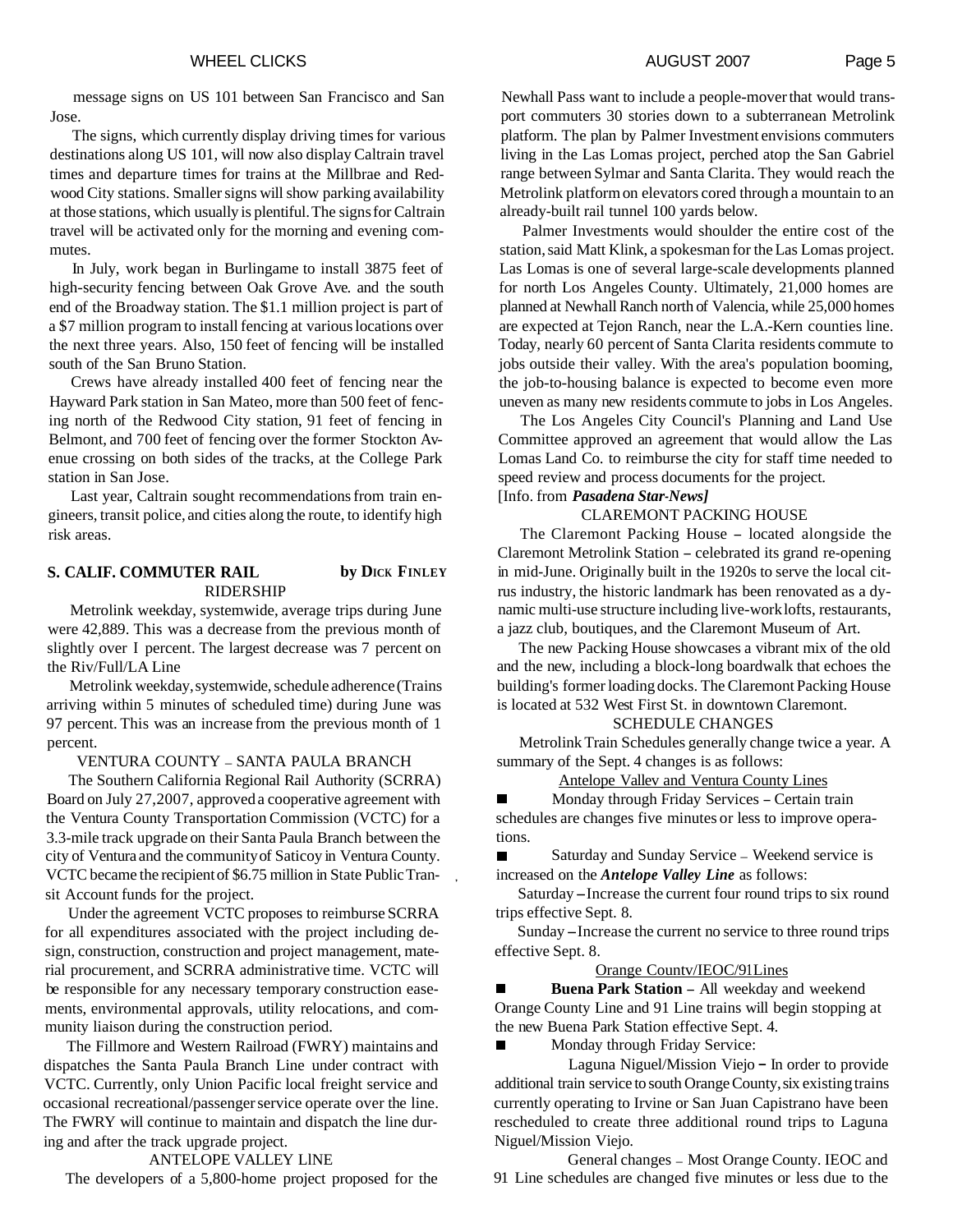increased number of trains operating to Laguna/Niguel/Mission Viejo, due to the addition of the Buena Park stop, and due to the first phase of schedule realignment for year 2010 Orange County 30 minute service. One train has an increase greater than five minutes. Most trains stopping at Buena Park have had three to five minutes added to their schedules for the new stop.

Saturday and Sunday Service - On the **Orange County Line** a morning round trip between Los Angeles and San Juan Capistrano is added on both Saturday and Sunday, which increases service from the current six round trips to eight round trips effective Sept. 8.

San Bernardino and Riverside Lines

Monday through Friday Service - No changes.

Saturday and Sunday Service -Weekend service is in- $\blacksquare$ creased on the **San Bernardino Line** as follows:

Saturday - No changes.

Sunday - Increase the current six round trips to eight round trips effective Sept. 8.

#### IRVINE STATION

As the busiest station in Orange County, the Irvine Station serves more than 1.2 million Amtrak, Metrolink, and Orange County Transportation Authority riders annually. Demand for the Station's services has overwhelmed the 547 parking spaces currently available. To meet commuters' needs, a four-level, 1,500-space parking structure is being built on a current parking lot at the comer of Ada St. and Barranca Parkway., and will be completed by mid-2008. During construction, a temporary lot (488 spaces) will be open to commuters.

#### NORTH COUNTY TRANSIT DISTRICT

North County Transit District (NCTD) officials said the Sprinter light rail line reached a significant milestone Aug. 2 with all 22 miles of rail installed and significant progress made on the \$460 million project's signaling equipment. Don Bullock, capital projects manager for the NCTD, said a more significant date is Oct. I, when the contractor must transfer ownership of the railway to the district. "At that time we will be able to begin end-to-end testing," Bullock said.

Crews continue to work on the project's 15 stations, paving parking lots, and installing electronic signs, ticket machines, and video cameras on new concrete train platforms. The district announced Aug. 2 that it will extend Sprinter testing from Escondido west to Las Posas Ave. on Aug. 6.

Karen King, NCTD executive director, said that the modern-looking blue vehicles, which can reach speeds of 50 mph, ' are common in Europe. But because they are new in the U.S., they must undergo more rigorous testing than other, more established designs might. She said the California Public Utilities Commission recently certified the braking systems for the Sprinter's 12 trains, after a long series of tests where steel ingots were loaded into passenger seats to simulate stopping with a full load of riders.

[Irvine, Rolling Stock & NCTD info. from Ed Von Nordeck]

### **URBAN RAIL TRANSIT by DICK FINLEY** LOS ANGELES METRO RAIL

RIDERSHIP

| June 2007     |         |        | Red Line Blue Line Green Line Gold Line |        |
|---------------|---------|--------|-----------------------------------------|--------|
| Weekday Ave.  | 136.336 | 77.485 | 39,860                                  | 19.985 |
| Saturday Ave. | 93.520  | 59.967 | 24.800                                  | 13.778 |
| Sunday Ave.   | 76,804  | 44.794 | 18.693                                  | 11.848 |

#### Monthly Total 3,637,876 2,106,188 1,035,839 535,977 TIMETABLE

A new Green Line timetable was issued effective June 24, 2007. There is essentially no difference from the previous timetable of June 2006.

Go Metro hassle-free with the 12-Minute Map showing the Metro bus and rail routes that run every 12 minutes or less throughout the day during the week. Copies of the map are available aborad Metro buses or trains and at Customer Service Centers.

#### METRO BOARD

Santa Monica City council Member Pam O'Connor will chair the Board of Directors during Fiscal Year (FY) 2008. She succeeds Supervisor Gloria Molina who completed her term as chair on June 30. O'Connor has served on Metro's Board of Directors since 2001, representing the Westside and South Bay cities. She also represents the City of Santa Monica on the Exposition Metro Line Construction Authority board.

At its June meeting, the Metro Board approved the \$3.121 billion budget for FY 2008. The budget includes funding for new capital projects, salary increases and benefits for union and non-contract employees.

The budget includes \$975,000 for "incident based recording technology" - so-called "black boxes" - on all Metro buses. The Board also asked for a report on steps needed "to establish a specialized bus accident investigation unit" to be staffed by Metro employees who would be certified accident investigators.

The Board voted to budget \$174.5 million to purchase 50 light rail cars - 16 for operation on the Exposition Line and 34 for the Blue Line. The 34 will replace part of the P865 Nippon Sharyo cars which have exceeded 20 years' service.

The Board set a \$12.9 million budget to build an approximately 60,000-square foot warehouse and Facilities Maintenance building on Bauchet St. adjacent to the Metro Support Services Center (formerly the RRC). The building will allow Metro to centralize bulk warehousing and such Facilities Maintenance functions as Stops & Zones, property maintenance and the sign shop, currently located at the South Park facility. Sale of that property to the City of Los Angeles is pending.

#### GOLD LINE FOOTHILL EXTENSION

At the July Board meeting, an amount not-to-exceed \$640,000 was approved for repair of cracked shear keys at hinges #4, 5, and 6 on the track I guideway of the Chinatown Aerial Structure. Support structures, such as shear keys, assist in the prevention of differential displacement movement during seismic events. To determine the cause of the cracking and design appropriate repairs, it is necessary to remove broken concrete, and verify the size and location of reinforcing steel bars. Temporary netting had been placed under the cracked shear keys to prevent concrete falling on pedestrians.

A Contract Modification Authority for \$200,000 is being requested for unforseen field conditions. Subsequent to the initiation of repairs and further inspection of the shear key areas (i.e. 4,5 and 6) further inspections of shear keys I, 2. and 3 will begin to locate any additional conditions detected that may require additional work to repair on an exigent bases.

#### GOLD LINE EASTSIDE EXTENSION

The 1st St. Bridge across the Los Angeles River was built in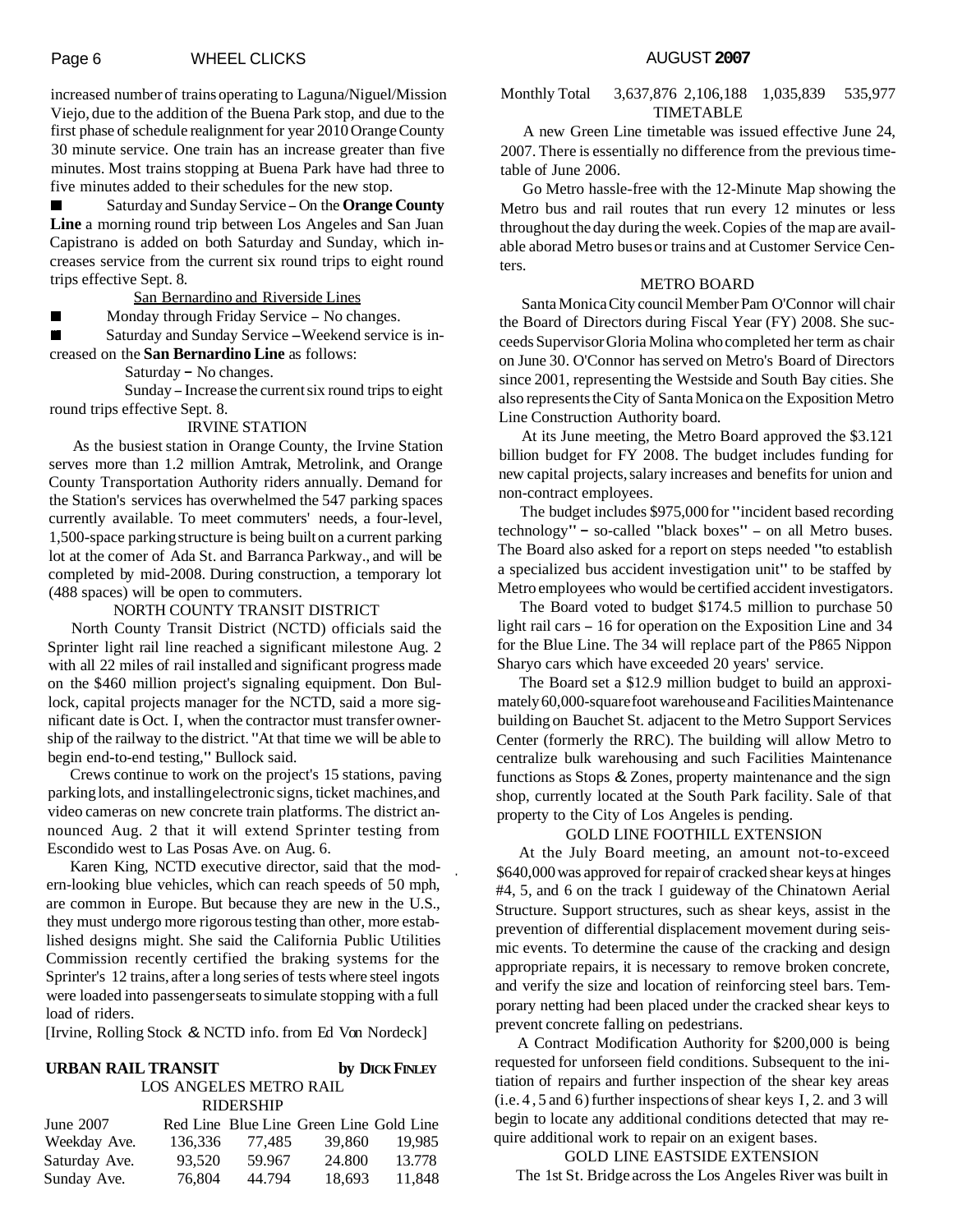railcars. The expansion of the  $7$  I-foot-wide viaduct  $-$  a bridge composed of several short spans - began in March. Scott McConnell, Metro's construction manager for the city's widening project, said the project is scheduled to be completed in October 2007.

The viaduct's north side will be widened 26 feet to accommodate tracks and catenary down its center, while still providing two traffic lanes and six-foot-wide sidewalks on each side. EXPO LINE

Aug. 10 was the beginning of major construction for the Exposition Light Rail Project in downtown Los Angeles. Metro had a ground-breaking for the tunnel underneath Figueroa St. The \$640 million project, set to open in the summer of 2010, is being praised by officials who believe it will be essential to Los Angeles commuters. Phase One of the light rail project will parallel the Santa Monica Freeway in an attempt to curb traffic.

City officials gathered on Flower St. to witness the sight of drilling getting underway. Guests included Councilwoman Jan Perry, chair of the Exposition Construction Authority, Councilman Bernard Parks, and County Supervisors Yvonne Burke and Zev Yaroslavsky. Los Angeles Mayor Antonio Villaraigosa was also on hand and commended the light rail project for being what the city is going to rely on for transportation in decades to come. "I don't have to tell you that L.A.'s expected to grow 30 percent in the next 25 years," Villaraigosa said. "Just think of how many cars will clog our roads and highways."

Villaraigosa also emphasized the importance of attaining additional funding from the state. He said how proud he was of the fact a large portion of the project was entirely locally funded, but emphasized the significance of the additional \$314 million put up by the California Transportation Commission. Villaraigosa also referred to several delays in approving the state's new budget on behalf of the California State Assembly.

#### SAN DIEGO

In 2004, the San Diego Association of Governments (SANDAG) issued a request for proposals for a regional customer information system (CIS) that would provide next-stop announcements for bus and trolley patrons. The selected proposer for the CIS project was Transit Television Network (TTN). TTN currently serves transit operators throughout the U.S., including the Los Angeles Metropolitan Transit Authority. TTN's proposal included real-time stop announcements, next-stop information, and MTS public service announcements coupled with news clips and targeted advertising. Negotiations and subsequent final contract have been transferred to MTS for completion and administration. Minimum revenue generation of \$30,000 is expected annually, with additional revenue expected.

On July 19, the Board of Directors authorized a revenue contract with TTN and North County Transit District (NCTD). The installation and maintenance of television monitors will be at no cost to MTS. There is a regional consistency by utilizing one firm and one advertising policy for all MTS and NCTD vehicles (currently the Sprinter is not included in the contract but may be added at the discretion of NCTD).

#### PORTLAND, OREGON

The Federal Transit Administration (FTA) was to sign an agreement in Portland on July **3** committing federal money to the Portland Mall/Interstate 205 light rail project. The agree-

ment puts the cost of the project at \$575.2 million, with the 60 percent federal share at \$345.4 million. Construction is underway on the 6.5-mile light rail line parallel to 1-205 between Clackamas Town Center and the Gateway Transit Center and to extend light rail on the downtown Portland transit mall between Union Station and Portland State University.

The Oregon Legislature has approved \$250 million in state lottery money for the 6.5-mile Portland-Milwaukie light rail line. The lottery funds will pick up most of the \$350 million, 40 percent local matching share needed to finance construction of the project, said Brian Newman, Metro Councilor. Securing the FTA's 60 percent share - about \$550 million - will not be a snap, however, he said.

The Portland Streetcar is chugging east to connect the Pearl District condo life to the slower-growing Lloyd District and central east side. The second week of July the city of Portland was to mail out \$15 million worth of notices of proposed bills to people who own houses or businesses within a few blocks of the future eastside line. The cash will help construct a 3.3-mile loop that crosses the Broadway Bridge and links the Lloyd District south to Oregon Museum of Science and Industry and, eventually, across the river to the condos and tram landing in the South Waterfront. The \$15 million raised from property owners will be charged through what's known as a local improvement district. The city's theory is that property owners will share in the streetcar's benefits with rising property values so they should share in the cost. Construction is expected to begin n October 2008 and the final bills would go out when the work is done in 2011.

The heat during the second week of July forced TriMet to order MAX trains to slow down to no more than 35 mph about 3:30 p.m., even on the Interstate 84 and westside alignments, where trains normally travel 55 mph. The reason, TriMet spokeswoman Peggy LaPoint explained, is that at temperatures greater than 100 degrees, the overhead wires expand and begin to sag. Slower speed keeps the tension up on the wires, she said.

Convenience is' the key attraction of many condominium and townhouse projects built in close proximity to Portland's burgeoning light rail system. As local gas prices remain near unprecedented highs, these developments promise buyers freedom fr the chains of petroleum dependence – a car-light or even carfree lifestyle made easy through quick access to light rail.

Gresham Station Townhomes was one of the first such projects to open in the metro area. From Gresham to the end of the line in Hillsboro, and from the Expo Center to TriMet's new South Corridor MAX line to Clackamas Town Center (scheduled to open in Sept. 2009), condominium and townhouse projects have sprung up like the wildflowers the city plants along the MAX tracks.

On the west side of metro area, the Willow Creek/Southwest 185th Ave. MAX station in Beaverton is just a two-minute walk from many of the units at the new Heron Creek Condominiums. A total of 51 units in phases I and II had been sold as of mid-June. When all three phases are complete, the complex will include 46 three-story buildings and 276 condos.

Just west of Heron Creek, Arbor Crossing sits on the north side of the Quatama/205th Ave. MAX station. Built by Arbor Custom Homes, the project features Craftsman-style exteriors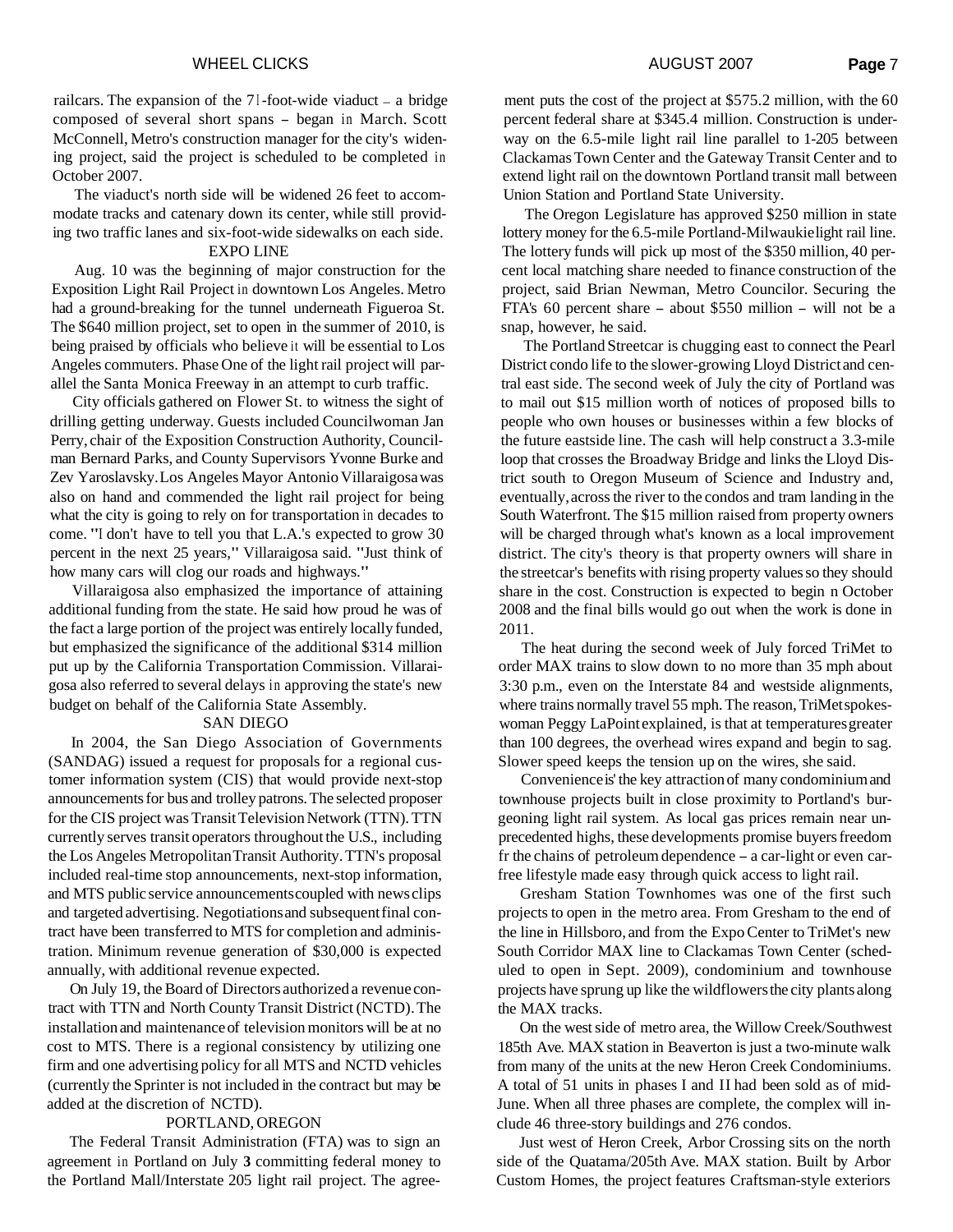with fieldstone facades and covered decks.

Home shoppers who prefer the charm of North Portland can ride the Yellow line to the North Killingsworth Street station, where they'll find the Alberta Court Condominiums, recently converted from a 1945-vintage apartment complex. [Info. from *The Oregonian* via Caroline Hobson]

#### SEATTLE

Washington transportation leaders are searching for a way to pay for more than \$350 million worth of freight rail and road improvements across the state. Washington freight projects that are authorized but waiting for financing:

- Stampede Pass rail tunnel improvements, \$25 million.  $\bullet$
- Green River Valley rail project, \$3.5 million.
- West Vancouver freight access, \$7.5 million.

[Info. from *The Oregonian* via Caroline Hobson]

#### PASSENGER TRAIN UPDATES by CHARLES VARNES

Congress was in recess from Aug. 6 through Sept. 4,2007.

Prior to its recess the House passed H.R. 3074 (Making appropriations for the Departments of Transportation, and Housing and Urban Development, and related agencies for the fiscal year ending September 30, 2008, and for other purposes.) on July 24. It appropriates \$1.4 billion for capital and operating funds for Amtrak, \$50 million for a new initiative to provide federal matching funds to states for intercity passenger rail service, and \$35 million for rail line relocation and improvement grants.

On July 12, the Senate Committee on Appropriations approved S. 1789 (An original bill making appropriations for the Departments of Transportation and Housing and Urban Development, and related agencies for the fiscal year ending September 30,2008, and for other purposes.). It appropriates \$1.47 billion for Amtrak, \$100 million for a new grant program that will match state contributions for intercity passenger rail operations, and includes language that prohibits Amtrak from moving any of its jobs overseas.

#### PROPOSED FEDERAL REGULATIONS

#### FOR PASSENGER TRAIN SAFETY

The Federal Railroad Administration (FRA) is proposing new federal safety standards that significantly enhance the strength of key structural components of passenger rail cars to make them more crashworthy.

The proposed rule is designed to preserve more space in which both passengers and train crew members can safely survive a collision with another train, a vehicle at a highway-rail grade crossing, or other object by strengthening the car's forward structure. The proposed rule would upgrade existing federal standards for cab cars and multiple-unit (MU) locomotives.

MU locomotive service is passenger rail service involving trains consisting of self-propelled electric or diesel MU locomotives. MU locomotives typically operate semi-permanently coupled together as a pair or triplet with a control cab at each end of the consist. During peak commuting hours, multiple pairs or triplets of MU locomotives, or a combination of both, are typically operated together as a single passenger train in MU service. This type of service does not make use of a conventional locomotive as a primary means of motive power. MU locomotive service is very similar to push-pull service as operated

in the push mode with the cab car in the lead.

Under the proposed rule, forward comer posts would have to withstand 300,000 pounds of force before failing, doubling the current federal requirement. In addition, forward corner and collision posts would have to satisfy new federal standards to absorb a minimum level of energy and bend a specific distance without breaking to maximize the full potential strength of these structural components. The new standards would apply to cab cars and MU locomotives ordered beginning in October 2009 and accommodate new equipment designs.

The notice of proposed rule making was published in the Federal Register on Aug. 1, 2007. Written comments on the proposal may be submitted until October 1, 2007.

#### AMTRAK NEWS

#### Cash or Credit Card Only Coming

Effective with the Oct. 29 fall timetable change Arntrak will stop accepting personal checks for purchases. Personal checks for group travel deposits and final payments will be accepted because the payment deadline is well in advance of travel and the fare is often high. Group meals on trains may also be paid by check by prior arrangement with Amtrak. Company and government checks will continue to be accepted. Also, after the timetable change Amtrak will accept only U.S. Postal Service money orders.

#### Sacramento Caltrans Quick-Trak

A new Quik-Trak ticketing kiosk has been installed at the main Caltrans headquarters building in Sacramento. It is located at the 1121 O Street entrance, adjacent to the Archives Plaza LRT station. It is accessible by the public during business hours.

#### Superliner Coaches

As *Superliner* coaches are cycled through the shops in Beech Grove, Ind. for four-year overhauls, the coaches will be outfitted with electrical outlets at every seat. With the increase in the number of portable electronic devices carried by travelers there is a demand for more outlets, especially on long-distance trains.

#### INTERCITY TRAINS

#### Empire Builder

On Sundays through Wednesdays from July 29 through Sept. 4 BNSF replaced rail and electric power cables in the Cascade Tunnel. The tunnel is on the route of the Seattle section of the *Empire Builder.* A work window was established to permit the project to proceed safely. On days when work was scheduled, if the westbound *Builder* (Tr. No. 7) was two hours or more behind schedule out of Whitefish, Mont., the train terminated at Wenatchee with passengers bused onward to their destinations. If Tr. No. 7 terminated at Wenatchee, the equipment was deadhead back to Spokane, where its equipment was serviced and the next eastbound train originated.

#### WESTERN CORRIDORS

Caltrans has leased two Amtrak *Superliner* I coaches for use within the state, Amtrak 34053 and 34081. The cars were stored out of service at Amtrak's Beech Grove shop because of wreck damage. Reports indicate that Amtrak had no plans to repair the cars. The cars were repaired and modified by Arntrak at Caltrans expense, and leased to Caltrans for six years for the cost of the repairs. More wreck-damaged coaches may be leased ands repaired, but each car lease must be negotiated individually.

The interior of the cars was refurbished, and the cars painted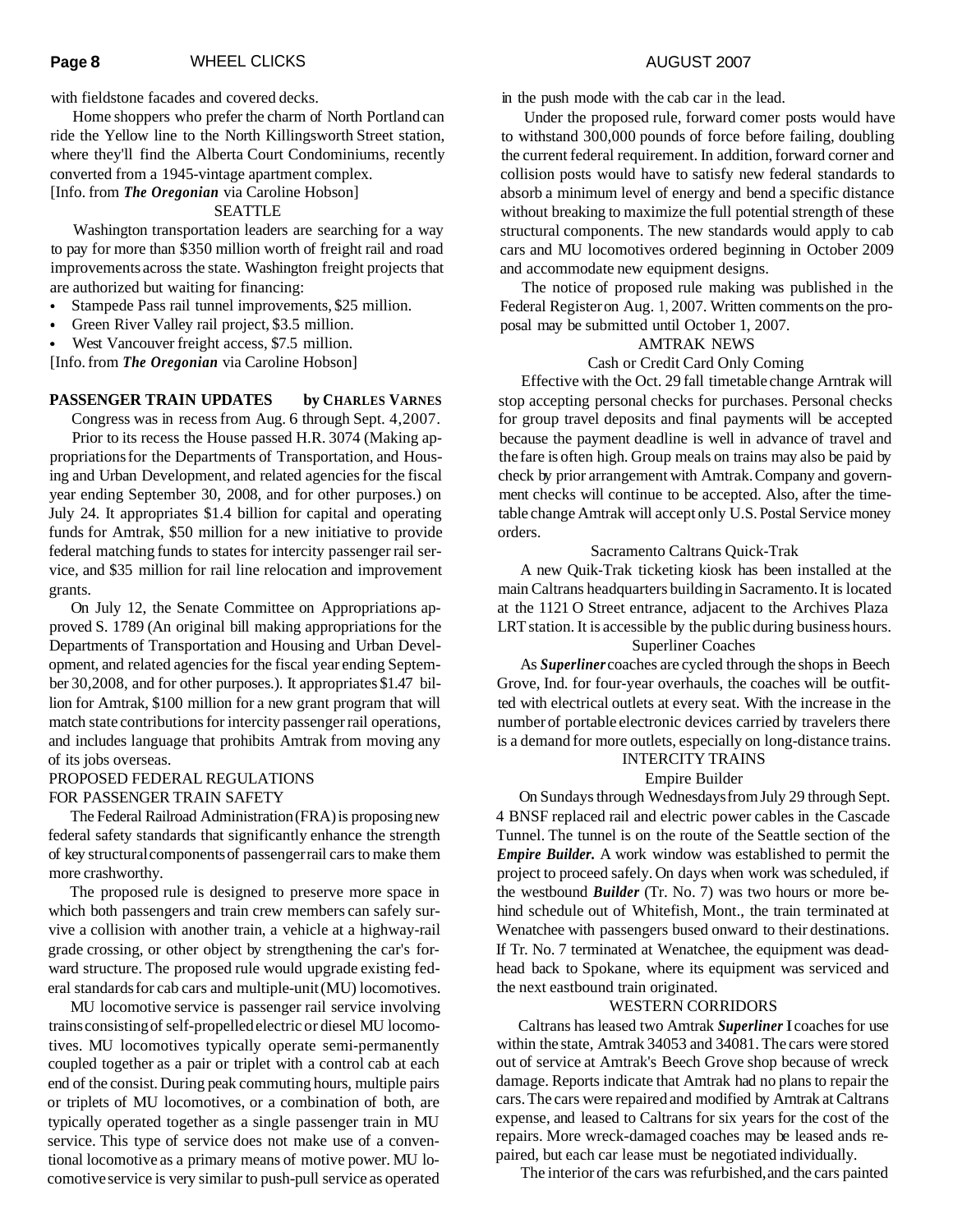in Amtrak California colors. The cars were renumbered, and named, 34053 to 34953, *Pacific Grove*, and 34081 to 34981, *Pleasant Grove.* They arrived in Oakland on July 17. Because Amtrak *Superliner* cars do not have automatic doors, there will probably be only one such car assigned per train, so that boarding/detraining will be available on cars immediately adjacent to the "Super-Caltransliner" car.

#### Amtrak Cascades

All Amtrak Cascades service in Oregon and Washington was canceled Aug. 3-5, 2007, except for Tr. Nos. 5101517 which operates between Seattle and Vancouver, B.C., when small cracks in the suspension support structure of some of the cars in the Talgo trainsets were discovered. No alternate transportation was provided. Amtrak advised travelers of the cancellation and provided full refunds for unused tickets.

Local travel between Eugene, Ore. and Seattle was permitted aboard the *Coast Starlight* during the cancellation. The Talgos are out of service until at least Oct. 28.

Tr. Nos. 5101517 was not affected by the cancellation because they are currently equipped with *Superliner* cars.

*Amfleet* and *Horizon* cars were moved to the Northwest to substitute for the withdrawn Talgo trainsets. Special Tr. No. 954 was scheduled to depart from Los Angeles at 10:00p.m. on Aug. 3 and arrive in Seattle at 7:30 a.m. on Aug. 5. Its consist was AMTK 505154182580158 1061825301826301825 101825401825701 82560158108151000. Cars from the East Coast were moved to the Northwest on westbound long-distance trains.

Service resumed on Aug. 6 on the following schedule.

Southbound. Seattle-Portland. Tr. No. 1001, 7:30 a.m.-1 1:30 a.m. Tr. No. 1007, 1:30 p.m-5:30 p.m. Tr. No. 1009, 5:30 p.m.- 9:30 p.m., continuing from Portland to Eugene 9:45 p.m-12:20 a.m.

Northbound. Eugene-Portland. Tr. No. 1000, 5:30 a.m.-8:05 a.m., continuing from Portland to Seattle 8:30 a.m.-12:30 p.m. Portland-Seattle. Tr. No. 1002, 12:30 p.m.-4:30 p.m. Tr. No. 1008, 6:30 p.m.-10:30 p.m.

On Aug. 13, following the arrival of equipment from the east coast, the following trains were added.

Southbound. Seattle-Portland. Tr. No. 1003, 10:30 a.m.-2:30 p.m. Portland-Eugene. Tr. No. 1005, 5:50 p.m.-8:25 p.m.

Northbound. Eugene-Portland. Tr. No. 1004, 9:15 a.m. - 11:50 a.m. Portland-Seattle. Tr. No. 1006, 6:30 p.m-10:30 p.m.

Substitute motor coach service was added, also. Southbound from Edmonds to Seattle. Motorcoach 5633. 9:25 a.m.-1O:OO a.m. Connection to Tr. No. 1003. Northbound from Seattle to Edmonds. Motorcoach 5666. 7:45 p.m.-8:20 p.m. Connection from Tr. No. 1006.

The substitute trains operate at reduced speeds and do not include some of the amenities featured on the regular *Amtrak Cascades* service such as business class, feature movies or bicycle accommodations. There is limited seating for mobility impaired travelers.

The consists of the four trainsets operating on Aug. 16 were:

- 902521825 10\*/82580\*158 106\*/82530\*/82630\*/457
- 469/82540\*/44706/58 *108\*/82560\*/82570\*/90230*
- 90253 I4336318262 11507
- $\bullet$ 902501829991825031481921826091826641465

Notes: \* Cars moved from Southern California. 457, 465, 469. P59 PHI locomotives. 507 Dash 8-32 BWH locomotive. 43363 *Amfleet /* Full Dinette. *44706 Amfleet / Metroliner* coach.

48 192 *Amfleet /* Club-Dinette. 58 100 numbers *Horizon* Club-Dinette. 82500 and 82600 numbers, and 82999 *Amfleet* I *Regional* coaches. 90230, 90250, 90252, 90253, Non-powered control units.

*Horizon* coach 5 1000 that was moved north from Los Angeles was sent to Chicago for use on Midwestern trains.

#### NORTHEAST CORRIDOR

To provide some *Amfleet* equipment to operate Cascades service while the Talgo equipment is out of service Amtrak temporarily cancelled New York-Washington, D.C. Friday only *Regional* Tr. Nos. 133 and 134 beginning on Aug. 10, and Saturday and Sunday only *Regional* Tr. Nos. 159 and 192 beginning on Aug. 11.

#### Downeaster

A fifth daily Boston-Portland, Me. *Downeaster;* Tr. Nos. 6881 689, began operating on Aug. 17.

The new schedules are (direction, days of operation, city pair, train number, departure and arrival times):

Southbound. Monday-Friday. Portland-Boston. Tr. No. 680, 5:55 a.m.- 8:25 a.m. Tr. No. 682, 8:00 a.m.-10:25 a.m. Tr. No. 684, 12:50 p.m.-3: 15 p.m. Tr. No. 686, 3:05 p.m.-5:35 p.m. Tr. No. 688, 8:10 p.m.-10:35 p.m.

Northbound. Monday-Friday. Boston-Portland. Tr. No. 68 1, 9:05 a.m.-11:30 a.m. Tr. No. 683, 11:05 a.m.-1:30p.m. Tr. No. 685, 5:00 -7:25 p.m. Tr. No. 687, 6:20 p.m.-8:50 p.m. Tr. No. 689, 11 :20 p.m.-1 :45 a.m.

Southbound. Saturdays and Sundays. Portland-Boston. Tr. No. 690, 7:10 a.m.-9:35 a.m. Tr. No. 692, 8:15 a.m.-10:40 a.m. Tr. No. 694, 1:45 p.m.-4:15 p.m. Tr. No. 696, 3:00 p.m.-5:25 p.m. Tr. No. 688, 8:10 p.m.-10:35 p.m. Tr. No. 691, 10:25 a.m.- 12:50 p.m. Tr. No. 693, 1200 noon-2:25 p.m. Tr. No. 695, 5:00 p.m.-7:25 p.m. Tr. No. 697, 6:25 p.m.-8:50 p.m. Tr. No. 689, 11:20 p.m.-1:45 a.m.

The *Downeaster* serves the following intermediate cities: Old Orchard Beach, Saco-Biddeford, and Wells, Mine, Dover-University of New Hampshire (limited service), Durham, Exeter, Haverhill, and Woburn, Mass.

Reserved coach and *Coastal Club* (Business class) seating, and snack car service is available.

#### GRANDLUXE RAIL JOURNEYS

In order to promote its *"GrandLuxe Limited"* passenger service GrandLuxe Rail Journeys is offering Amtrak Guest Rewards program members a premium of up to \$100 worth of beverages aboard GrandLuxe trains as an incentive to potential customers. On Aug. 1 an Associated Press news item left the false impression that the on-board credit is available to all Amtrak passengers, when in fact it is only for *"GrandLuxe Limited"*  passengers who are also Amtrak Guest Rewards members. Amtrak issued a correction on Aug. 2 which was posted on the Grandluxe media web page.

GrandLuxe Rail Journeys is now offering travelers on the *"GrandLuxe Linzited* on *The Silver Meteor"* the option to disembark in Orlando or West Palm Beach. When travel was first offered on the route, it was only for travel between Washington, D.C. and Miami.

On Nov. 3 the first *"GrundLuxe Limited* on *The Southwest Chief"*will arrive and depart Los Angeles. [Info. from Ken Ruben, Ed Von Nordeck]